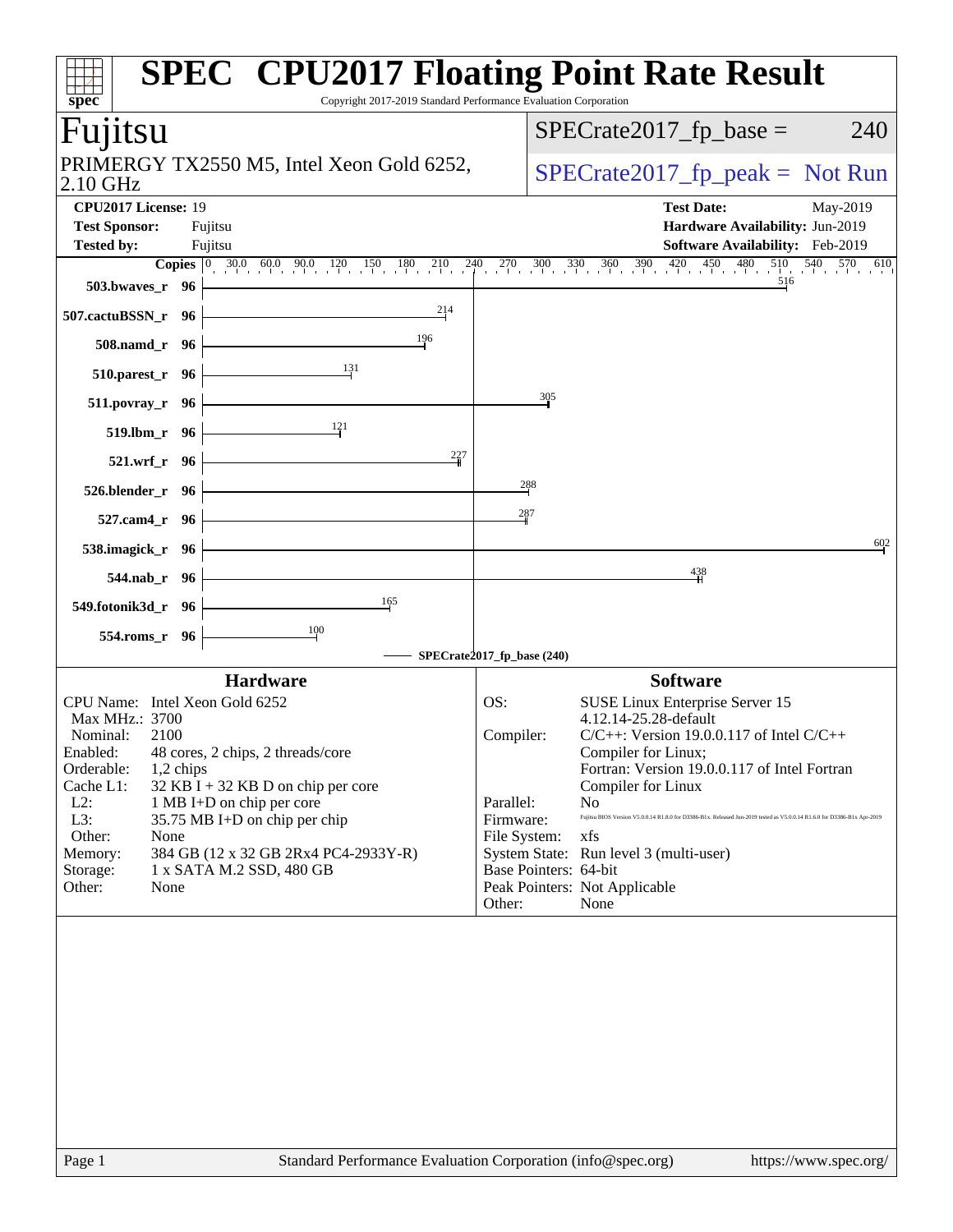Copyright 2017-2019 Standard Performance Evaluation Corporation

### Fujitsu

#### 2.10 GHz PRIMERGY TX2550 M5, Intel Xeon Gold 6252,  $\vert$  [SPECrate2017\\_fp\\_peak =](http://www.spec.org/auto/cpu2017/Docs/result-fields.html#SPECrate2017fppeak) Not Run

 $SPECTate2017<sub>fr</sub> base = 240$ 

**[CPU2017 License:](http://www.spec.org/auto/cpu2017/Docs/result-fields.html#CPU2017License)** 19 **[Test Date:](http://www.spec.org/auto/cpu2017/Docs/result-fields.html#TestDate)** May-2019 **[Test Sponsor:](http://www.spec.org/auto/cpu2017/Docs/result-fields.html#TestSponsor)** Fujitsu **[Hardware Availability:](http://www.spec.org/auto/cpu2017/Docs/result-fields.html#HardwareAvailability)** Jun-2019

**[Tested by:](http://www.spec.org/auto/cpu2017/Docs/result-fields.html#Testedby)** Fujitsu **[Software Availability:](http://www.spec.org/auto/cpu2017/Docs/result-fields.html#SoftwareAvailability)** Feb-2019

#### **[Results Table](http://www.spec.org/auto/cpu2017/Docs/result-fields.html#ResultsTable)**

|                                            | <b>Base</b>   |                |       | <b>Peak</b>    |            |                |            |               |                |              |                |              |                |              |
|--------------------------------------------|---------------|----------------|-------|----------------|------------|----------------|------------|---------------|----------------|--------------|----------------|--------------|----------------|--------------|
| <b>Benchmark</b>                           | <b>Copies</b> | <b>Seconds</b> | Ratio | <b>Seconds</b> | Ratio      | <b>Seconds</b> | Ratio      | <b>Copies</b> | <b>Seconds</b> | <b>Ratio</b> | <b>Seconds</b> | <b>Ratio</b> | <b>Seconds</b> | <b>Ratio</b> |
| 503.bwayes_r                               | 96            | 1867           | 516   | 1867           | 516        | 1867           | 516        |               |                |              |                |              |                |              |
| 507.cactuBSSN r                            | 96            | 567            | 214   | 567            | 214        | 567            | 214        |               |                |              |                |              |                |              |
| $508$ .namd $_r$                           | 96            | 465            | 196   | 465            | 196        | 467            | 195        |               |                |              |                |              |                |              |
| 510.parest_r                               | 96            | 1915           | 131   | 1912           | 131        | 1917           | 131        |               |                |              |                |              |                |              |
| 511.povray_r                               | 96            | 735            | 305   | 736            | 304        | 732            | 306        |               |                |              |                |              |                |              |
| 519.1bm_r                                  | 96            | 834            | 121   | 834            | <u>121</u> | 834            | 121        |               |                |              |                |              |                |              |
| $521$ .wrf r                               | 96            | 953            | 226   | 944            | 228        | 949            | 227        |               |                |              |                |              |                |              |
| 526.blender r                              | 96            | 508            | 288   | 508            | 288        | 508            | 288        |               |                |              |                |              |                |              |
| $527.cam4_r$                               | 96            | 585            | 287   | 586            | 287        | 588            | 285        |               |                |              |                |              |                |              |
| 538.imagick_r                              | 96            | 397            | 601   | 397            | 602        | 396            | 603        |               |                |              |                |              |                |              |
| 544.nab r                                  | 96            | 368            | 438   | 366            | 441        | 369            | 437        |               |                |              |                |              |                |              |
| 549.fotonik3d r                            | 96            | 2266           | 165   | 2267           | 165        | 2264           | 165        |               |                |              |                |              |                |              |
| $554$ .roms_r                              | 96            | 1517           | 101   | 1519           | 100        | 1519           | <b>100</b> |               |                |              |                |              |                |              |
| $SPECrate2017_fp\_base =$<br>240           |               |                |       |                |            |                |            |               |                |              |                |              |                |              |
| $SPECrate2017_fp_peak =$<br><b>Not Run</b> |               |                |       |                |            |                |            |               |                |              |                |              |                |              |

Results appear in the [order in which they were run](http://www.spec.org/auto/cpu2017/Docs/result-fields.html#RunOrder). Bold underlined text [indicates a median measurement](http://www.spec.org/auto/cpu2017/Docs/result-fields.html#Median).

#### **[Submit Notes](http://www.spec.org/auto/cpu2017/Docs/result-fields.html#SubmitNotes)**

 The numactl mechanism was used to bind copies to processors. The config file option 'submit' was used to generate numactl commands to bind each copy to a specific processor. For details, please see the config file.

### **[Operating System Notes](http://www.spec.org/auto/cpu2017/Docs/result-fields.html#OperatingSystemNotes)**

 Stack size set to unlimited using "ulimit -s unlimited" Kernel Boot Parameter set with : nohz\_full=1-95 Process tuning settings: echo 10000000 > /proc/sys/kernel/sched\_min\_granularity\_ns

### **[General Notes](http://www.spec.org/auto/cpu2017/Docs/result-fields.html#GeneralNotes)**

Environment variables set by runcpu before the start of the run: LD\_LIBRARY\_PATH = "/home/Benchmark/speccpu2017-fp/lib/intel64"

 Binaries compiled on a system with 1x Intel Core i9-799X CPU + 32GB RAM memory using Redhat Enterprise Linux 7.5 Transparent Huge Pages enabled by default Prior to runcpu invocation Filesystem page cache synced and cleared with: sync; echo 3> /proc/sys/vm/drop\_caches

**(Continued on next page)**

| Page 2<br>Standard Performance Evaluation Corporation (info@spec.org) | https://www.spec.org/ |
|-----------------------------------------------------------------------|-----------------------|
|-----------------------------------------------------------------------|-----------------------|

**[spec](http://www.spec.org/)**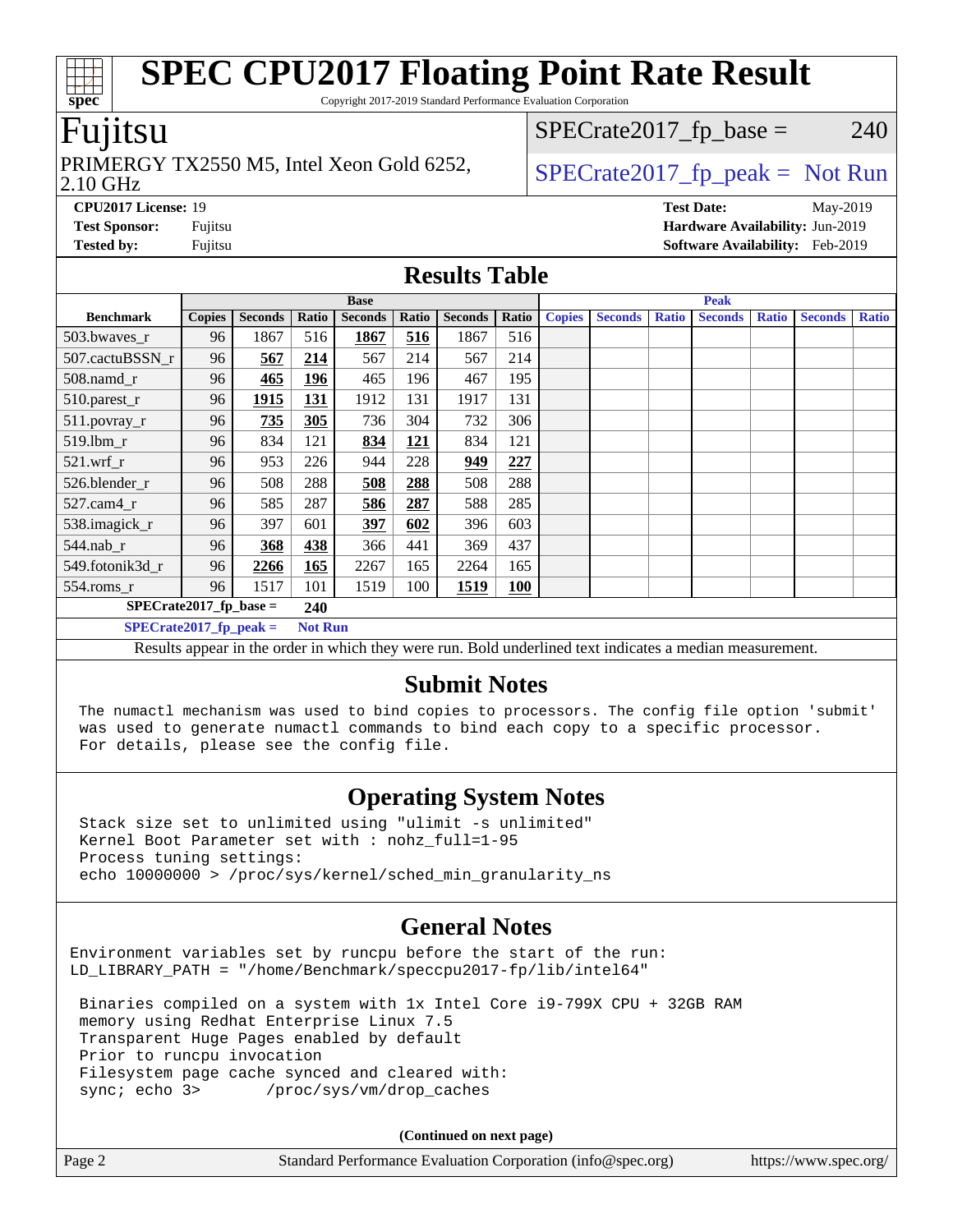Copyright 2017-2019 Standard Performance Evaluation Corporation

### Fujitsu

**[spec](http://www.spec.org/)**

2.10 GHz PRIMERGY TX2550 M5, Intel Xeon Gold 6252,  $\vert$  [SPECrate2017\\_fp\\_peak =](http://www.spec.org/auto/cpu2017/Docs/result-fields.html#SPECrate2017fppeak) Not Run

 $SPECTate2017<sub>fr</sub> base = 240$ 

**[Tested by:](http://www.spec.org/auto/cpu2017/Docs/result-fields.html#Testedby)** Fujitsu **[Software Availability:](http://www.spec.org/auto/cpu2017/Docs/result-fields.html#SoftwareAvailability)** Feb-2019

**[CPU2017 License:](http://www.spec.org/auto/cpu2017/Docs/result-fields.html#CPU2017License)** 19 **[Test Date:](http://www.spec.org/auto/cpu2017/Docs/result-fields.html#TestDate)** May-2019 **[Test Sponsor:](http://www.spec.org/auto/cpu2017/Docs/result-fields.html#TestSponsor)** Fujitsu **[Hardware Availability:](http://www.spec.org/auto/cpu2017/Docs/result-fields.html#HardwareAvailability)** Jun-2019

#### **[General Notes \(Continued\)](http://www.spec.org/auto/cpu2017/Docs/result-fields.html#GeneralNotes)**

Page 3 Standard Performance Evaluation Corporation [\(info@spec.org\)](mailto:info@spec.org) <https://www.spec.org/> runcpu command invoked through numactl i.e.: numactl --interleave=all runcpu <etc> NA: The test sponsor attests, as of date of publication, that CVE-2017-5754 (Meltdown) is mitigated in the system as tested and documented. Yes: The test sponsor attests, as of date of publication, that CVE-2017-5753 (Spectre variant 1) is mitigated in the system as tested and documented. Yes: The test sponsor attests, as of date of publication, that CVE-2017-5715 (Spectre variant 2) is mitigated in the system as tested and documented. **[Platform Notes](http://www.spec.org/auto/cpu2017/Docs/result-fields.html#PlatformNotes)** BIOS configuration: Patrol Scrub = Disabled WR CRC feature Control = Disabled Fan Control = Full Sysinfo program /home/Benchmark/speccpu2017-fp/bin/sysinfo Rev: r5974 of 2018-05-19 9bcde8f2999c33d61f64985e45859ea9 running on linux-cjzd Fri May 10 23:33:39 2019 SUT (System Under Test) info as seen by some common utilities. For more information on this section, see <https://www.spec.org/cpu2017/Docs/config.html#sysinfo> From /proc/cpuinfo model name : Intel(R) Xeon(R) Gold 6252 CPU @ 2.10GHz 2 "physical id"s (chips) 96 "processors" cores, siblings (Caution: counting these is hw and system dependent. The following excerpts from /proc/cpuinfo might not be reliable. Use with caution.) cpu cores : 24 siblings : 48 physical 0: cores 0 1 2 3 4 5 6 9 10 11 12 13 16 17 18 19 20 21 24 25 26 27 28 29 physical 1: cores 0 1 2 3 4 5 6 9 10 11 12 13 16 17 18 19 20 21 24 25 26 27 28 29 From lscpu: Architecture: x86\_64 CPU op-mode(s): 32-bit, 64-bit Byte Order: Little Endian CPU(s): 96 On-line CPU(s) list: 0-95 Thread(s) per core: 2 Core(s) per socket: 24 Socket(s): 2 NUMA node(s): 4 Vendor ID: GenuineIntel CPU family: 6 **(Continued on next page)**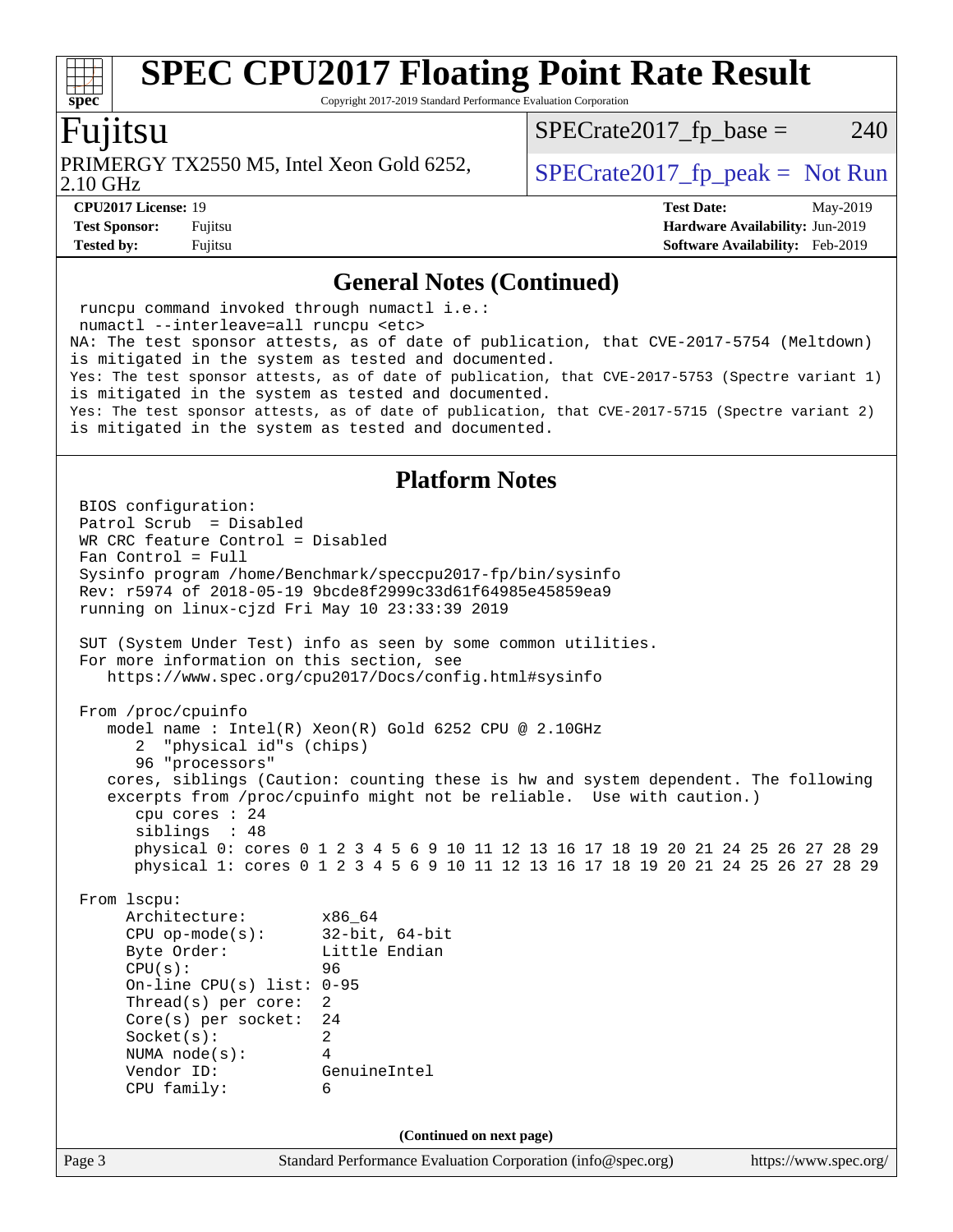Copyright 2017-2019 Standard Performance Evaluation Corporation

## Fujitsu

**[spec](http://www.spec.org/)**

2.10 GHz PRIMERGY TX2550 M5, Intel Xeon Gold 6252,  $\big|$  [SPECrate2017\\_fp\\_peak =](http://www.spec.org/auto/cpu2017/Docs/result-fields.html#SPECrate2017fppeak) Not Run

 $SPECrate2017_fp\_base = 240$ 

**[CPU2017 License:](http://www.spec.org/auto/cpu2017/Docs/result-fields.html#CPU2017License)** 19 **[Test Date:](http://www.spec.org/auto/cpu2017/Docs/result-fields.html#TestDate)** May-2019 **[Test Sponsor:](http://www.spec.org/auto/cpu2017/Docs/result-fields.html#TestSponsor)** Fujitsu **[Hardware Availability:](http://www.spec.org/auto/cpu2017/Docs/result-fields.html#HardwareAvailability)** Jun-2019 **[Tested by:](http://www.spec.org/auto/cpu2017/Docs/result-fields.html#Testedby)** Fujitsu **Fugital Example 2019 [Software Availability:](http://www.spec.org/auto/cpu2017/Docs/result-fields.html#SoftwareAvailability)** Feb-2019

#### **[Platform Notes \(Continued\)](http://www.spec.org/auto/cpu2017/Docs/result-fields.html#PlatformNotes)**

| Model name:<br>$Intel(R)$ Xeon $(R)$ Gold 6252 CPU @ 2.10GHz<br>Stepping:<br>6<br>CPU MHz:<br>2100.000<br>CPU max MHz:<br>3700.0000<br>CPU min MHz:<br>1000.0000<br>BogoMIPS:<br>4200.00<br>Virtualization:<br>$VT - x$<br>32K<br>L1d cache:<br>Lli cache:<br>32K<br>$L2$ cache:<br>1024K<br>L3 cache:<br>36608K<br>NUMA node0 CPU(s):<br>$0-3, 7, 8, 12-14, 18-20, 48-51, 55, 56, 60-62, 66-68$<br>NUMA $node1$ $CPU(s):$<br>$4-6$ , $9-11$ , $15-17$ , $21-23$ , $52-54$ , $57-59$ , $63-65$ , $69-71$<br>24-27, 31, 32, 36-38, 42-44, 72-75, 79, 80, 84-86, 90-92<br>NUMA $node2$ $CPU(s):$<br>28-30, 33-35, 39-41, 45-47, 76-78, 81-83, 87-89, 93-95<br>NUMA $node3$ $CPU(s):$<br>fpu vme de pse tsc msr pae mce cx8 apic sep mtrr pge mca cmov<br>Flags:<br>pat pse36 clflush dts acpi mmx fxsr sse sse2 ss ht tm pbe syscall nx pdpelgb rdtscp<br>lm constant_tsc art arch_perfmon pebs bts rep_good nopl xtopology nonstop_tsc cpuid<br>aperfmperf pni pclmulqdq dtes64 monitor ds_cpl vmx smx est tm2 ssse3 sdbg fma cx16<br>xtpr pdcm pcid dca sse4 1 sse4 2 x2apic movbe popcnt tsc deadline timer aes xsave<br>avx f16c rdrand lahf_lm abm 3dnowprefetch cpuid_fault epb cat_13 cdp_13<br>invpcid_single ssbd mba ibrs ibpb stibp ibrs_enhanced tpr_shadow vnmi flexpriority<br>ept vpid fsgsbase tsc_adjust bmil hle avx2 smep bmi2 erms invpcid rtm cqm mpx rdt_a<br>avx512f avx512dq rdseed adx smap clflushopt clwb intel_pt avx512cd avx512bw avx512vl<br>xsaveopt xsavec xgetbvl xsaves cqm_llc cqm_occup_llc cqm_mbm_total cqm_mbm_local<br>dtherm ida arat pln pts hwp hwp_act_window hwp_epp hwp_pkg_req pku ospke avx512_vnni<br>flush_11d arch_capabilities<br>/proc/cpuinfo cache data<br>cache size : 36608 KB<br>From numactl --hardware WARNING: a numactl 'node' might or might not correspond to a<br>physical chip.<br>$available: 4 nodes (0-3)$<br>node 0 cpus: 0 1 2 3 7 8 12 13 14 18 19 20 48 49 50 51 55 56 60 61 62 66 67 68<br>node 0 size: 95197 MB<br>node 0 free: 91800 MB<br>node 1 cpus: 4 5 6 9 10 11 15 16 17 21 22 23 52 53 54 57 58 59 63 64 65 69 70 71<br>node 1 size: 96734 MB<br>node 1 free: 96125 MB<br>node 2 cpus: 24 25 26 27 31 32 36 37 38 42 43 44 72 73 74 75 79 80 84 85 86 90 91 92<br>node 2 size: 96763 MB<br>node 2 free: 96545 MB<br>node 3 cpus: 28 29 30 33 34 35 39 40 41 45 46 47 76 77 78 81 82 83 87 88 89 93 94 95<br>node 3 size: 96561 MB<br>node 3 free: 96347 MB | Model:                   | 85 |  |  |  |  |  |
|----------------------------------------------------------------------------------------------------------------------------------------------------------------------------------------------------------------------------------------------------------------------------------------------------------------------------------------------------------------------------------------------------------------------------------------------------------------------------------------------------------------------------------------------------------------------------------------------------------------------------------------------------------------------------------------------------------------------------------------------------------------------------------------------------------------------------------------------------------------------------------------------------------------------------------------------------------------------------------------------------------------------------------------------------------------------------------------------------------------------------------------------------------------------------------------------------------------------------------------------------------------------------------------------------------------------------------------------------------------------------------------------------------------------------------------------------------------------------------------------------------------------------------------------------------------------------------------------------------------------------------------------------------------------------------------------------------------------------------------------------------------------------------------------------------------------------------------------------------------------------------------------------------------------------------------------------------------------------------------------------------------------------------------------------------------------------------------------------------------------------------------------------------------------------------------------------------------------------------------------------------------------------------------------------------------------------------------------------------------------------------------------------------------------------------------------|--------------------------|----|--|--|--|--|--|
|                                                                                                                                                                                                                                                                                                                                                                                                                                                                                                                                                                                                                                                                                                                                                                                                                                                                                                                                                                                                                                                                                                                                                                                                                                                                                                                                                                                                                                                                                                                                                                                                                                                                                                                                                                                                                                                                                                                                                                                                                                                                                                                                                                                                                                                                                                                                                                                                                                              |                          |    |  |  |  |  |  |
|                                                                                                                                                                                                                                                                                                                                                                                                                                                                                                                                                                                                                                                                                                                                                                                                                                                                                                                                                                                                                                                                                                                                                                                                                                                                                                                                                                                                                                                                                                                                                                                                                                                                                                                                                                                                                                                                                                                                                                                                                                                                                                                                                                                                                                                                                                                                                                                                                                              |                          |    |  |  |  |  |  |
|                                                                                                                                                                                                                                                                                                                                                                                                                                                                                                                                                                                                                                                                                                                                                                                                                                                                                                                                                                                                                                                                                                                                                                                                                                                                                                                                                                                                                                                                                                                                                                                                                                                                                                                                                                                                                                                                                                                                                                                                                                                                                                                                                                                                                                                                                                                                                                                                                                              |                          |    |  |  |  |  |  |
|                                                                                                                                                                                                                                                                                                                                                                                                                                                                                                                                                                                                                                                                                                                                                                                                                                                                                                                                                                                                                                                                                                                                                                                                                                                                                                                                                                                                                                                                                                                                                                                                                                                                                                                                                                                                                                                                                                                                                                                                                                                                                                                                                                                                                                                                                                                                                                                                                                              |                          |    |  |  |  |  |  |
|                                                                                                                                                                                                                                                                                                                                                                                                                                                                                                                                                                                                                                                                                                                                                                                                                                                                                                                                                                                                                                                                                                                                                                                                                                                                                                                                                                                                                                                                                                                                                                                                                                                                                                                                                                                                                                                                                                                                                                                                                                                                                                                                                                                                                                                                                                                                                                                                                                              |                          |    |  |  |  |  |  |
|                                                                                                                                                                                                                                                                                                                                                                                                                                                                                                                                                                                                                                                                                                                                                                                                                                                                                                                                                                                                                                                                                                                                                                                                                                                                                                                                                                                                                                                                                                                                                                                                                                                                                                                                                                                                                                                                                                                                                                                                                                                                                                                                                                                                                                                                                                                                                                                                                                              |                          |    |  |  |  |  |  |
|                                                                                                                                                                                                                                                                                                                                                                                                                                                                                                                                                                                                                                                                                                                                                                                                                                                                                                                                                                                                                                                                                                                                                                                                                                                                                                                                                                                                                                                                                                                                                                                                                                                                                                                                                                                                                                                                                                                                                                                                                                                                                                                                                                                                                                                                                                                                                                                                                                              |                          |    |  |  |  |  |  |
|                                                                                                                                                                                                                                                                                                                                                                                                                                                                                                                                                                                                                                                                                                                                                                                                                                                                                                                                                                                                                                                                                                                                                                                                                                                                                                                                                                                                                                                                                                                                                                                                                                                                                                                                                                                                                                                                                                                                                                                                                                                                                                                                                                                                                                                                                                                                                                                                                                              |                          |    |  |  |  |  |  |
|                                                                                                                                                                                                                                                                                                                                                                                                                                                                                                                                                                                                                                                                                                                                                                                                                                                                                                                                                                                                                                                                                                                                                                                                                                                                                                                                                                                                                                                                                                                                                                                                                                                                                                                                                                                                                                                                                                                                                                                                                                                                                                                                                                                                                                                                                                                                                                                                                                              |                          |    |  |  |  |  |  |
|                                                                                                                                                                                                                                                                                                                                                                                                                                                                                                                                                                                                                                                                                                                                                                                                                                                                                                                                                                                                                                                                                                                                                                                                                                                                                                                                                                                                                                                                                                                                                                                                                                                                                                                                                                                                                                                                                                                                                                                                                                                                                                                                                                                                                                                                                                                                                                                                                                              |                          |    |  |  |  |  |  |
|                                                                                                                                                                                                                                                                                                                                                                                                                                                                                                                                                                                                                                                                                                                                                                                                                                                                                                                                                                                                                                                                                                                                                                                                                                                                                                                                                                                                                                                                                                                                                                                                                                                                                                                                                                                                                                                                                                                                                                                                                                                                                                                                                                                                                                                                                                                                                                                                                                              |                          |    |  |  |  |  |  |
|                                                                                                                                                                                                                                                                                                                                                                                                                                                                                                                                                                                                                                                                                                                                                                                                                                                                                                                                                                                                                                                                                                                                                                                                                                                                                                                                                                                                                                                                                                                                                                                                                                                                                                                                                                                                                                                                                                                                                                                                                                                                                                                                                                                                                                                                                                                                                                                                                                              |                          |    |  |  |  |  |  |
|                                                                                                                                                                                                                                                                                                                                                                                                                                                                                                                                                                                                                                                                                                                                                                                                                                                                                                                                                                                                                                                                                                                                                                                                                                                                                                                                                                                                                                                                                                                                                                                                                                                                                                                                                                                                                                                                                                                                                                                                                                                                                                                                                                                                                                                                                                                                                                                                                                              |                          |    |  |  |  |  |  |
|                                                                                                                                                                                                                                                                                                                                                                                                                                                                                                                                                                                                                                                                                                                                                                                                                                                                                                                                                                                                                                                                                                                                                                                                                                                                                                                                                                                                                                                                                                                                                                                                                                                                                                                                                                                                                                                                                                                                                                                                                                                                                                                                                                                                                                                                                                                                                                                                                                              |                          |    |  |  |  |  |  |
|                                                                                                                                                                                                                                                                                                                                                                                                                                                                                                                                                                                                                                                                                                                                                                                                                                                                                                                                                                                                                                                                                                                                                                                                                                                                                                                                                                                                                                                                                                                                                                                                                                                                                                                                                                                                                                                                                                                                                                                                                                                                                                                                                                                                                                                                                                                                                                                                                                              |                          |    |  |  |  |  |  |
|                                                                                                                                                                                                                                                                                                                                                                                                                                                                                                                                                                                                                                                                                                                                                                                                                                                                                                                                                                                                                                                                                                                                                                                                                                                                                                                                                                                                                                                                                                                                                                                                                                                                                                                                                                                                                                                                                                                                                                                                                                                                                                                                                                                                                                                                                                                                                                                                                                              |                          |    |  |  |  |  |  |
|                                                                                                                                                                                                                                                                                                                                                                                                                                                                                                                                                                                                                                                                                                                                                                                                                                                                                                                                                                                                                                                                                                                                                                                                                                                                                                                                                                                                                                                                                                                                                                                                                                                                                                                                                                                                                                                                                                                                                                                                                                                                                                                                                                                                                                                                                                                                                                                                                                              |                          |    |  |  |  |  |  |
|                                                                                                                                                                                                                                                                                                                                                                                                                                                                                                                                                                                                                                                                                                                                                                                                                                                                                                                                                                                                                                                                                                                                                                                                                                                                                                                                                                                                                                                                                                                                                                                                                                                                                                                                                                                                                                                                                                                                                                                                                                                                                                                                                                                                                                                                                                                                                                                                                                              |                          |    |  |  |  |  |  |
|                                                                                                                                                                                                                                                                                                                                                                                                                                                                                                                                                                                                                                                                                                                                                                                                                                                                                                                                                                                                                                                                                                                                                                                                                                                                                                                                                                                                                                                                                                                                                                                                                                                                                                                                                                                                                                                                                                                                                                                                                                                                                                                                                                                                                                                                                                                                                                                                                                              |                          |    |  |  |  |  |  |
|                                                                                                                                                                                                                                                                                                                                                                                                                                                                                                                                                                                                                                                                                                                                                                                                                                                                                                                                                                                                                                                                                                                                                                                                                                                                                                                                                                                                                                                                                                                                                                                                                                                                                                                                                                                                                                                                                                                                                                                                                                                                                                                                                                                                                                                                                                                                                                                                                                              |                          |    |  |  |  |  |  |
|                                                                                                                                                                                                                                                                                                                                                                                                                                                                                                                                                                                                                                                                                                                                                                                                                                                                                                                                                                                                                                                                                                                                                                                                                                                                                                                                                                                                                                                                                                                                                                                                                                                                                                                                                                                                                                                                                                                                                                                                                                                                                                                                                                                                                                                                                                                                                                                                                                              |                          |    |  |  |  |  |  |
|                                                                                                                                                                                                                                                                                                                                                                                                                                                                                                                                                                                                                                                                                                                                                                                                                                                                                                                                                                                                                                                                                                                                                                                                                                                                                                                                                                                                                                                                                                                                                                                                                                                                                                                                                                                                                                                                                                                                                                                                                                                                                                                                                                                                                                                                                                                                                                                                                                              |                          |    |  |  |  |  |  |
|                                                                                                                                                                                                                                                                                                                                                                                                                                                                                                                                                                                                                                                                                                                                                                                                                                                                                                                                                                                                                                                                                                                                                                                                                                                                                                                                                                                                                                                                                                                                                                                                                                                                                                                                                                                                                                                                                                                                                                                                                                                                                                                                                                                                                                                                                                                                                                                                                                              |                          |    |  |  |  |  |  |
|                                                                                                                                                                                                                                                                                                                                                                                                                                                                                                                                                                                                                                                                                                                                                                                                                                                                                                                                                                                                                                                                                                                                                                                                                                                                                                                                                                                                                                                                                                                                                                                                                                                                                                                                                                                                                                                                                                                                                                                                                                                                                                                                                                                                                                                                                                                                                                                                                                              |                          |    |  |  |  |  |  |
|                                                                                                                                                                                                                                                                                                                                                                                                                                                                                                                                                                                                                                                                                                                                                                                                                                                                                                                                                                                                                                                                                                                                                                                                                                                                                                                                                                                                                                                                                                                                                                                                                                                                                                                                                                                                                                                                                                                                                                                                                                                                                                                                                                                                                                                                                                                                                                                                                                              |                          |    |  |  |  |  |  |
|                                                                                                                                                                                                                                                                                                                                                                                                                                                                                                                                                                                                                                                                                                                                                                                                                                                                                                                                                                                                                                                                                                                                                                                                                                                                                                                                                                                                                                                                                                                                                                                                                                                                                                                                                                                                                                                                                                                                                                                                                                                                                                                                                                                                                                                                                                                                                                                                                                              |                          |    |  |  |  |  |  |
|                                                                                                                                                                                                                                                                                                                                                                                                                                                                                                                                                                                                                                                                                                                                                                                                                                                                                                                                                                                                                                                                                                                                                                                                                                                                                                                                                                                                                                                                                                                                                                                                                                                                                                                                                                                                                                                                                                                                                                                                                                                                                                                                                                                                                                                                                                                                                                                                                                              |                          |    |  |  |  |  |  |
|                                                                                                                                                                                                                                                                                                                                                                                                                                                                                                                                                                                                                                                                                                                                                                                                                                                                                                                                                                                                                                                                                                                                                                                                                                                                                                                                                                                                                                                                                                                                                                                                                                                                                                                                                                                                                                                                                                                                                                                                                                                                                                                                                                                                                                                                                                                                                                                                                                              |                          |    |  |  |  |  |  |
|                                                                                                                                                                                                                                                                                                                                                                                                                                                                                                                                                                                                                                                                                                                                                                                                                                                                                                                                                                                                                                                                                                                                                                                                                                                                                                                                                                                                                                                                                                                                                                                                                                                                                                                                                                                                                                                                                                                                                                                                                                                                                                                                                                                                                                                                                                                                                                                                                                              |                          |    |  |  |  |  |  |
|                                                                                                                                                                                                                                                                                                                                                                                                                                                                                                                                                                                                                                                                                                                                                                                                                                                                                                                                                                                                                                                                                                                                                                                                                                                                                                                                                                                                                                                                                                                                                                                                                                                                                                                                                                                                                                                                                                                                                                                                                                                                                                                                                                                                                                                                                                                                                                                                                                              |                          |    |  |  |  |  |  |
|                                                                                                                                                                                                                                                                                                                                                                                                                                                                                                                                                                                                                                                                                                                                                                                                                                                                                                                                                                                                                                                                                                                                                                                                                                                                                                                                                                                                                                                                                                                                                                                                                                                                                                                                                                                                                                                                                                                                                                                                                                                                                                                                                                                                                                                                                                                                                                                                                                              |                          |    |  |  |  |  |  |
|                                                                                                                                                                                                                                                                                                                                                                                                                                                                                                                                                                                                                                                                                                                                                                                                                                                                                                                                                                                                                                                                                                                                                                                                                                                                                                                                                                                                                                                                                                                                                                                                                                                                                                                                                                                                                                                                                                                                                                                                                                                                                                                                                                                                                                                                                                                                                                                                                                              |                          |    |  |  |  |  |  |
|                                                                                                                                                                                                                                                                                                                                                                                                                                                                                                                                                                                                                                                                                                                                                                                                                                                                                                                                                                                                                                                                                                                                                                                                                                                                                                                                                                                                                                                                                                                                                                                                                                                                                                                                                                                                                                                                                                                                                                                                                                                                                                                                                                                                                                                                                                                                                                                                                                              |                          |    |  |  |  |  |  |
|                                                                                                                                                                                                                                                                                                                                                                                                                                                                                                                                                                                                                                                                                                                                                                                                                                                                                                                                                                                                                                                                                                                                                                                                                                                                                                                                                                                                                                                                                                                                                                                                                                                                                                                                                                                                                                                                                                                                                                                                                                                                                                                                                                                                                                                                                                                                                                                                                                              |                          |    |  |  |  |  |  |
|                                                                                                                                                                                                                                                                                                                                                                                                                                                                                                                                                                                                                                                                                                                                                                                                                                                                                                                                                                                                                                                                                                                                                                                                                                                                                                                                                                                                                                                                                                                                                                                                                                                                                                                                                                                                                                                                                                                                                                                                                                                                                                                                                                                                                                                                                                                                                                                                                                              |                          |    |  |  |  |  |  |
|                                                                                                                                                                                                                                                                                                                                                                                                                                                                                                                                                                                                                                                                                                                                                                                                                                                                                                                                                                                                                                                                                                                                                                                                                                                                                                                                                                                                                                                                                                                                                                                                                                                                                                                                                                                                                                                                                                                                                                                                                                                                                                                                                                                                                                                                                                                                                                                                                                              |                          |    |  |  |  |  |  |
|                                                                                                                                                                                                                                                                                                                                                                                                                                                                                                                                                                                                                                                                                                                                                                                                                                                                                                                                                                                                                                                                                                                                                                                                                                                                                                                                                                                                                                                                                                                                                                                                                                                                                                                                                                                                                                                                                                                                                                                                                                                                                                                                                                                                                                                                                                                                                                                                                                              |                          |    |  |  |  |  |  |
|                                                                                                                                                                                                                                                                                                                                                                                                                                                                                                                                                                                                                                                                                                                                                                                                                                                                                                                                                                                                                                                                                                                                                                                                                                                                                                                                                                                                                                                                                                                                                                                                                                                                                                                                                                                                                                                                                                                                                                                                                                                                                                                                                                                                                                                                                                                                                                                                                                              |                          |    |  |  |  |  |  |
|                                                                                                                                                                                                                                                                                                                                                                                                                                                                                                                                                                                                                                                                                                                                                                                                                                                                                                                                                                                                                                                                                                                                                                                                                                                                                                                                                                                                                                                                                                                                                                                                                                                                                                                                                                                                                                                                                                                                                                                                                                                                                                                                                                                                                                                                                                                                                                                                                                              |                          |    |  |  |  |  |  |
|                                                                                                                                                                                                                                                                                                                                                                                                                                                                                                                                                                                                                                                                                                                                                                                                                                                                                                                                                                                                                                                                                                                                                                                                                                                                                                                                                                                                                                                                                                                                                                                                                                                                                                                                                                                                                                                                                                                                                                                                                                                                                                                                                                                                                                                                                                                                                                                                                                              |                          |    |  |  |  |  |  |
|                                                                                                                                                                                                                                                                                                                                                                                                                                                                                                                                                                                                                                                                                                                                                                                                                                                                                                                                                                                                                                                                                                                                                                                                                                                                                                                                                                                                                                                                                                                                                                                                                                                                                                                                                                                                                                                                                                                                                                                                                                                                                                                                                                                                                                                                                                                                                                                                                                              |                          |    |  |  |  |  |  |
|                                                                                                                                                                                                                                                                                                                                                                                                                                                                                                                                                                                                                                                                                                                                                                                                                                                                                                                                                                                                                                                                                                                                                                                                                                                                                                                                                                                                                                                                                                                                                                                                                                                                                                                                                                                                                                                                                                                                                                                                                                                                                                                                                                                                                                                                                                                                                                                                                                              |                          |    |  |  |  |  |  |
|                                                                                                                                                                                                                                                                                                                                                                                                                                                                                                                                                                                                                                                                                                                                                                                                                                                                                                                                                                                                                                                                                                                                                                                                                                                                                                                                                                                                                                                                                                                                                                                                                                                                                                                                                                                                                                                                                                                                                                                                                                                                                                                                                                                                                                                                                                                                                                                                                                              |                          |    |  |  |  |  |  |
|                                                                                                                                                                                                                                                                                                                                                                                                                                                                                                                                                                                                                                                                                                                                                                                                                                                                                                                                                                                                                                                                                                                                                                                                                                                                                                                                                                                                                                                                                                                                                                                                                                                                                                                                                                                                                                                                                                                                                                                                                                                                                                                                                                                                                                                                                                                                                                                                                                              |                          |    |  |  |  |  |  |
|                                                                                                                                                                                                                                                                                                                                                                                                                                                                                                                                                                                                                                                                                                                                                                                                                                                                                                                                                                                                                                                                                                                                                                                                                                                                                                                                                                                                                                                                                                                                                                                                                                                                                                                                                                                                                                                                                                                                                                                                                                                                                                                                                                                                                                                                                                                                                                                                                                              |                          |    |  |  |  |  |  |
|                                                                                                                                                                                                                                                                                                                                                                                                                                                                                                                                                                                                                                                                                                                                                                                                                                                                                                                                                                                                                                                                                                                                                                                                                                                                                                                                                                                                                                                                                                                                                                                                                                                                                                                                                                                                                                                                                                                                                                                                                                                                                                                                                                                                                                                                                                                                                                                                                                              |                          |    |  |  |  |  |  |
|                                                                                                                                                                                                                                                                                                                                                                                                                                                                                                                                                                                                                                                                                                                                                                                                                                                                                                                                                                                                                                                                                                                                                                                                                                                                                                                                                                                                                                                                                                                                                                                                                                                                                                                                                                                                                                                                                                                                                                                                                                                                                                                                                                                                                                                                                                                                                                                                                                              |                          |    |  |  |  |  |  |
|                                                                                                                                                                                                                                                                                                                                                                                                                                                                                                                                                                                                                                                                                                                                                                                                                                                                                                                                                                                                                                                                                                                                                                                                                                                                                                                                                                                                                                                                                                                                                                                                                                                                                                                                                                                                                                                                                                                                                                                                                                                                                                                                                                                                                                                                                                                                                                                                                                              | (Continued on next page) |    |  |  |  |  |  |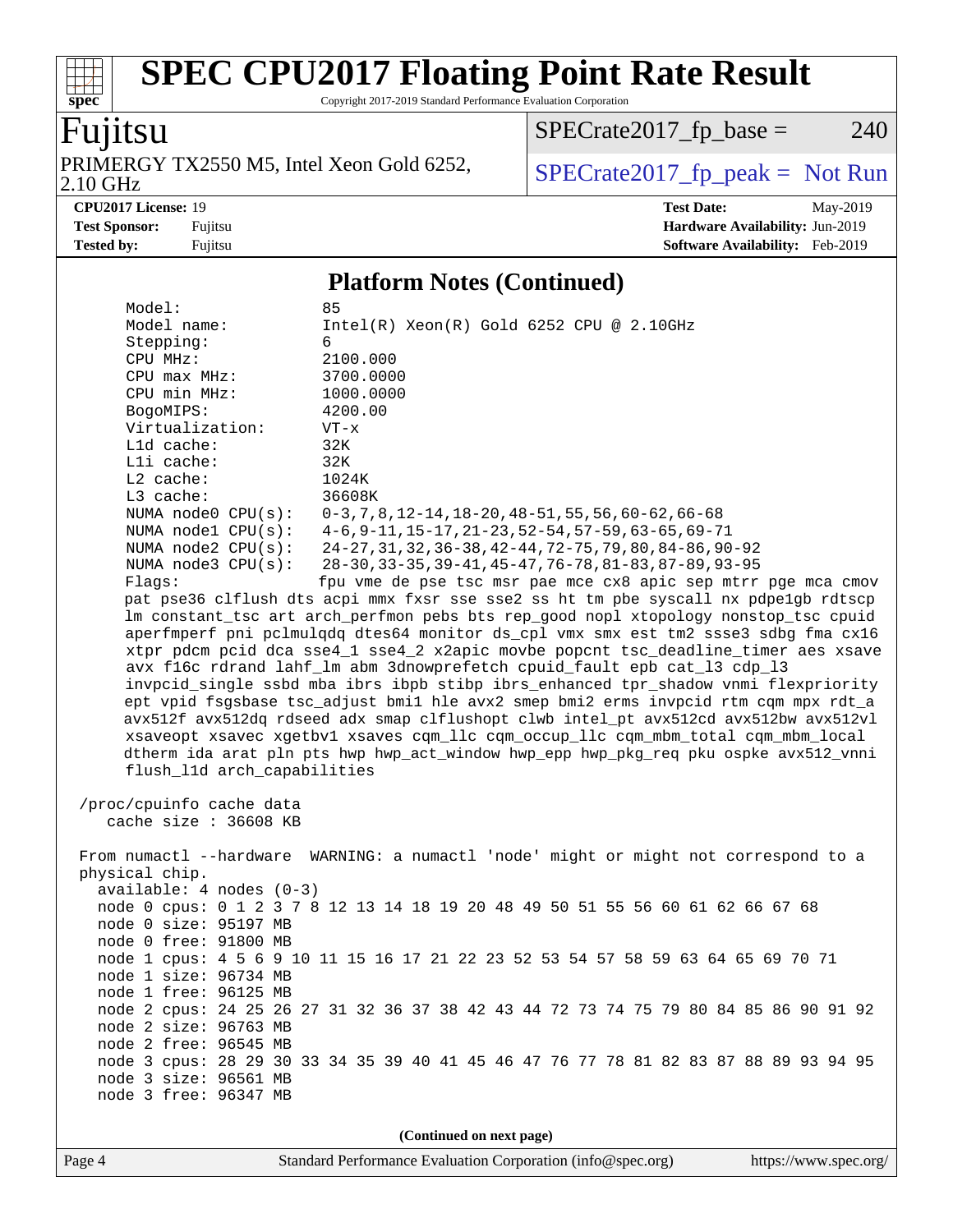| <b>SPEC CPU2017 Floating Point Rate Result</b><br>Copyright 2017-2019 Standard Performance Evaluation Corporation<br>spec <sup>®</sup>                                                                                                                                                                                                                                                                                                                                                                                                                                                                                                                                                                                                                                                                                                                                                                                                                                                                                                                                                                                                                                                                                                                                                                                                                                                                                                                                                                                                                                                  |                                                                                                            |
|-----------------------------------------------------------------------------------------------------------------------------------------------------------------------------------------------------------------------------------------------------------------------------------------------------------------------------------------------------------------------------------------------------------------------------------------------------------------------------------------------------------------------------------------------------------------------------------------------------------------------------------------------------------------------------------------------------------------------------------------------------------------------------------------------------------------------------------------------------------------------------------------------------------------------------------------------------------------------------------------------------------------------------------------------------------------------------------------------------------------------------------------------------------------------------------------------------------------------------------------------------------------------------------------------------------------------------------------------------------------------------------------------------------------------------------------------------------------------------------------------------------------------------------------------------------------------------------------|------------------------------------------------------------------------------------------------------------|
| Fujitsu                                                                                                                                                                                                                                                                                                                                                                                                                                                                                                                                                                                                                                                                                                                                                                                                                                                                                                                                                                                                                                                                                                                                                                                                                                                                                                                                                                                                                                                                                                                                                                                 | $SPECrate2017_fp\_base =$<br>240                                                                           |
| PRIMERGY TX2550 M5, Intel Xeon Gold 6252,<br>2.10 GHz                                                                                                                                                                                                                                                                                                                                                                                                                                                                                                                                                                                                                                                                                                                                                                                                                                                                                                                                                                                                                                                                                                                                                                                                                                                                                                                                                                                                                                                                                                                                   | $SPECrate2017fr peak = Not Run$                                                                            |
| CPU2017 License: 19<br><b>Test Sponsor:</b><br>Fujitsu<br><b>Tested by:</b><br>Fujitsu                                                                                                                                                                                                                                                                                                                                                                                                                                                                                                                                                                                                                                                                                                                                                                                                                                                                                                                                                                                                                                                                                                                                                                                                                                                                                                                                                                                                                                                                                                  | <b>Test Date:</b><br>May-2019<br>Hardware Availability: Jun-2019<br><b>Software Availability:</b> Feb-2019 |
| <b>Platform Notes (Continued)</b>                                                                                                                                                                                                                                                                                                                                                                                                                                                                                                                                                                                                                                                                                                                                                                                                                                                                                                                                                                                                                                                                                                                                                                                                                                                                                                                                                                                                                                                                                                                                                       |                                                                                                            |
| node distances:<br>$\mathbf{1}$<br>2<br>3<br>node<br>0<br>0:<br>10<br>11<br>21<br>21<br>1:<br>11<br>10<br>21<br>21<br>2:<br>21<br>21<br>10<br>11<br>3:<br>21<br>21<br>11<br>10<br>From /proc/meminfo<br>MemTotal:<br>394503460 kB<br>HugePages_Total:<br>0<br>Hugepagesize:<br>2048 kB<br>From /etc/*release* /etc/*version*<br>os-release:<br>NAME="SLES"<br>VERSION="15"<br>VERSION ID="15"<br>PRETTY_NAME="SUSE Linux Enterprise Server 15"<br>ID="sles"<br>ID LIKE="suse"<br>$ANSI\_COLOR = "0:32"$<br>$CPE\_NAME='cpe://o:suse: sles:15"$<br>uname $-a$ :<br>Linux linux-cjzd 4.12.14-25.28-default #1 SMP Wed Jan 16 20:00:47 UTC 2019 (dd6077c)<br>x86_64 x86_64 x86_64 GNU/Linux<br>Kernel self-reported vulnerability status:<br>Not affected<br>CVE-2017-5754 (Meltdown):<br>CVE-2017-5753 (Spectre variant 1): Mitigation: __user pointer sanitization<br>CVE-2017-5715 (Spectre variant 2): Mitigation: Enhanced IBRS, IBPB: conditional, RSB<br>filling<br>run-level 3 May 10 23:08<br>SPEC is set to: /home/Benchmark/speccpu2017-fp<br>Type Size Used Avail Use% Mounted on<br>Filesystem<br>/dev/sda5<br>29G 8.2G<br>21G 29% / home<br>xfs<br>Additional information from dmidecode follows. WARNING: Use caution when you interpret<br>this section. The 'dmidecode' program reads system data which is "intended to allow<br>hardware to be accurately determined", but the intent may not be met, as there are<br>frequent changes to hardware, firmware, and the "DMTF SMBIOS" standard.<br>BIOS FUJITSU // American Megatrends Inc. V5.0.0.14 R1.6.0 for D3386-Blx |                                                                                                            |
| 04/09/2019<br>Memory:                                                                                                                                                                                                                                                                                                                                                                                                                                                                                                                                                                                                                                                                                                                                                                                                                                                                                                                                                                                                                                                                                                                                                                                                                                                                                                                                                                                                                                                                                                                                                                   |                                                                                                            |
| (Continued on next page)                                                                                                                                                                                                                                                                                                                                                                                                                                                                                                                                                                                                                                                                                                                                                                                                                                                                                                                                                                                                                                                                                                                                                                                                                                                                                                                                                                                                                                                                                                                                                                |                                                                                                            |
| Page 5<br>Standard Performance Evaluation Corporation (info@spec.org)                                                                                                                                                                                                                                                                                                                                                                                                                                                                                                                                                                                                                                                                                                                                                                                                                                                                                                                                                                                                                                                                                                                                                                                                                                                                                                                                                                                                                                                                                                                   | https://www.spec.org/                                                                                      |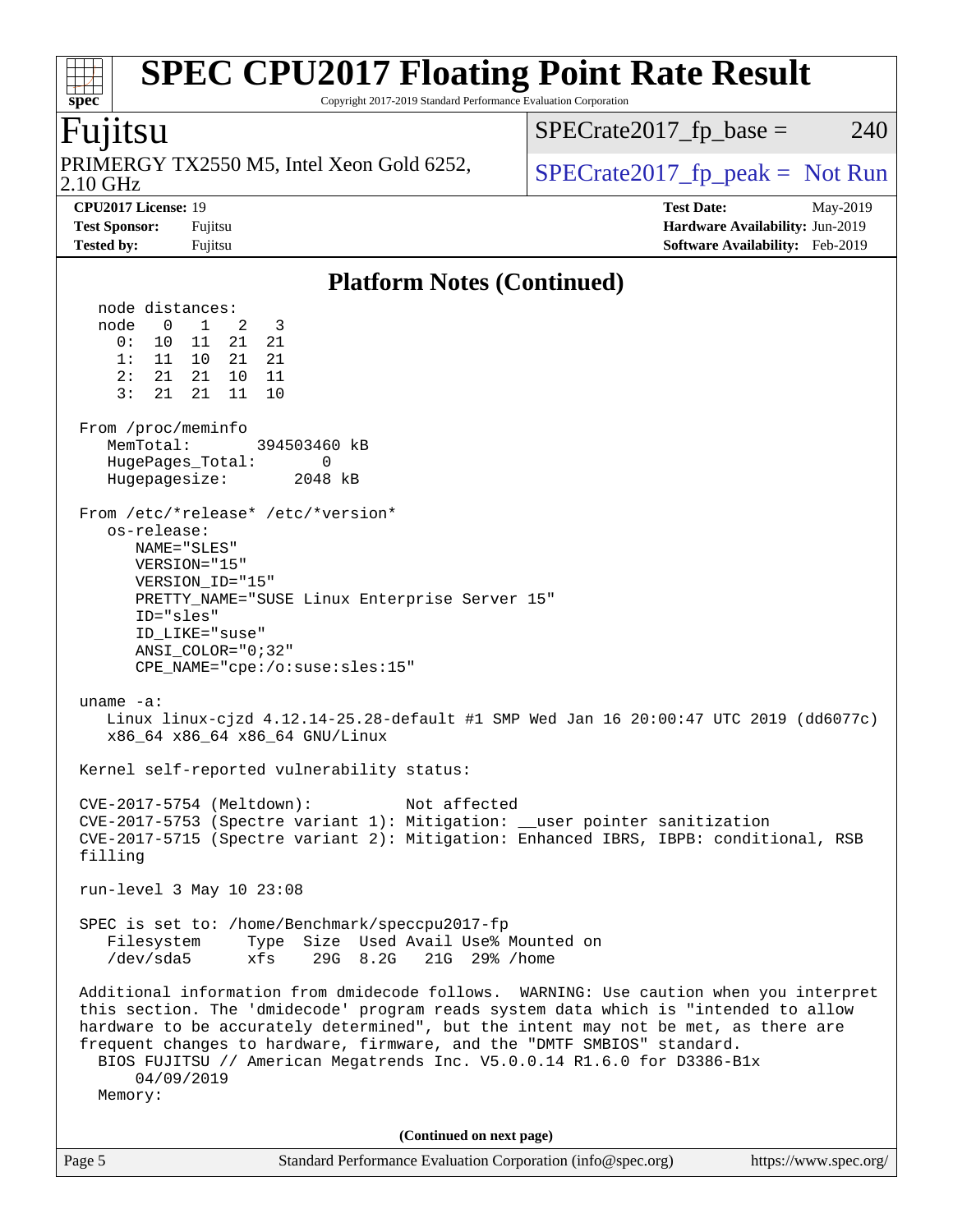Copyright 2017-2019 Standard Performance Evaluation Corporation

## Fujitsu

**[spec](http://www.spec.org/)**

 $+\ +$ 

PRIMERGY TX2550 M5, Intel Xeon Gold 6252,<br>2.10 GHz

 $SPECTate 2017_fp\_peak = Not Run$  $SPECrate2017_fp\_base = 240$ 

**[CPU2017 License:](http://www.spec.org/auto/cpu2017/Docs/result-fields.html#CPU2017License)** 19 **[Test Date:](http://www.spec.org/auto/cpu2017/Docs/result-fields.html#TestDate)** May-2019 **[Test Sponsor:](http://www.spec.org/auto/cpu2017/Docs/result-fields.html#TestSponsor)** Fujitsu **[Hardware Availability:](http://www.spec.org/auto/cpu2017/Docs/result-fields.html#HardwareAvailability)** Jun-2019 **[Tested by:](http://www.spec.org/auto/cpu2017/Docs/result-fields.html#Testedby)** Fujitsu **Fugital Example 2019 [Software Availability:](http://www.spec.org/auto/cpu2017/Docs/result-fields.html#SoftwareAvailability)** Feb-2019

#### **[Platform Notes \(Continued\)](http://www.spec.org/auto/cpu2017/Docs/result-fields.html#PlatformNotes)**

12x Samsung M393A4K40CB2-CVF 32 GB 2 rank 2933, configured at 2934

(End of data from sysinfo program)

### **[Compiler Version Notes](http://www.spec.org/auto/cpu2017/Docs/result-fields.html#CompilerVersionNotes)**

| CC 519.1bm_r(base) 538.imagick_r(base) 544.nab_r(base)                                                                                                                                                                                                                                                                                                                                                                                                                                                                                                               |  |  |  |  |
|----------------------------------------------------------------------------------------------------------------------------------------------------------------------------------------------------------------------------------------------------------------------------------------------------------------------------------------------------------------------------------------------------------------------------------------------------------------------------------------------------------------------------------------------------------------------|--|--|--|--|
| Intel(R) C Intel(R) 64 Compiler for applications running on Intel(R) 64,<br>Version 19.0.0.117 Build 20180804<br>Copyright (C) 1985-2018 Intel Corporation. All rights reserved.<br>__________________                                                                                                                                                                                                                                                                                                                                                               |  |  |  |  |
| CXXC 508.namd_r(base) 510.parest_r(base)                                                                                                                                                                                                                                                                                                                                                                                                                                                                                                                             |  |  |  |  |
| Intel(R) C++ Intel(R) 64 Compiler for applications running on Intel(R) 64,<br>Version 19.0.0.117 Build 20180804<br>Copyright (C) 1985-2018 Intel Corporation. All rights reserved.                                                                                                                                                                                                                                                                                                                                                                                   |  |  |  |  |
| CC 511.povray_r(base) 526.blender_r(base)                                                                                                                                                                                                                                                                                                                                                                                                                                                                                                                            |  |  |  |  |
| Intel(R) $C++$ Intel(R) 64 Compiler for applications running on Intel(R) 64,<br>Version 19.0.0.117 Build 20180804<br>Copyright (C) 1985-2018 Intel Corporation. All rights reserved.<br>Intel(R) C Intel(R) 64 Compiler for applications running on Intel(R) 64,<br>Version 19.0.0.117 Build 20180804<br>Copyright (C) 1985-2018 Intel Corporation. All rights reserved.<br>___________________________________                                                                                                                                                      |  |  |  |  |
| FC 507.cactuBSSN r(base)                                                                                                                                                                                                                                                                                                                                                                                                                                                                                                                                             |  |  |  |  |
| Intel(R) $C++$ Intel(R) 64 Compiler for applications running on Intel(R) 64,<br>Version 19.0.0.117 Build 20180804<br>Copyright (C) 1985-2018 Intel Corporation. All rights reserved.<br>Intel(R) C Intel(R) 64 Compiler for applications running on Intel(R) 64,<br>Version 19.0.0.117 Build 20180804<br>Copyright (C) 1985-2018 Intel Corporation. All rights reserved.<br>$Intel(R)$ Fortran Intel(R) 64 Compiler for applications running on Intel(R)<br>64, Version 19.0.0.117 Build 20180804<br>Copyright (C) 1985-2018 Intel Corporation. All rights reserved. |  |  |  |  |
| (Continued on next page)                                                                                                                                                                                                                                                                                                                                                                                                                                                                                                                                             |  |  |  |  |
| $\alpha$ , $\beta$ , $\beta$ , $\beta$ , $\alpha$ , $\beta$ , $\beta$ , $\beta$ , $\beta$ , $\beta$ , $\beta$ , $\beta$ , $\beta$ , $\beta$ , $\beta$ , $\beta$ , $\beta$ , $\beta$ , $\beta$ , $\beta$ , $\beta$ , $\beta$ , $\beta$ , $\beta$ , $\beta$ , $\beta$ , $\beta$ , $\beta$ , $\beta$ , $\beta$ , $\beta$ , $\beta$ , $\beta$ , $\beta$ , $\beta$ , $\beta$ , $\beta$ ,<br>$\mathbf{r}$ $\epsilon$                                                                                                                                                       |  |  |  |  |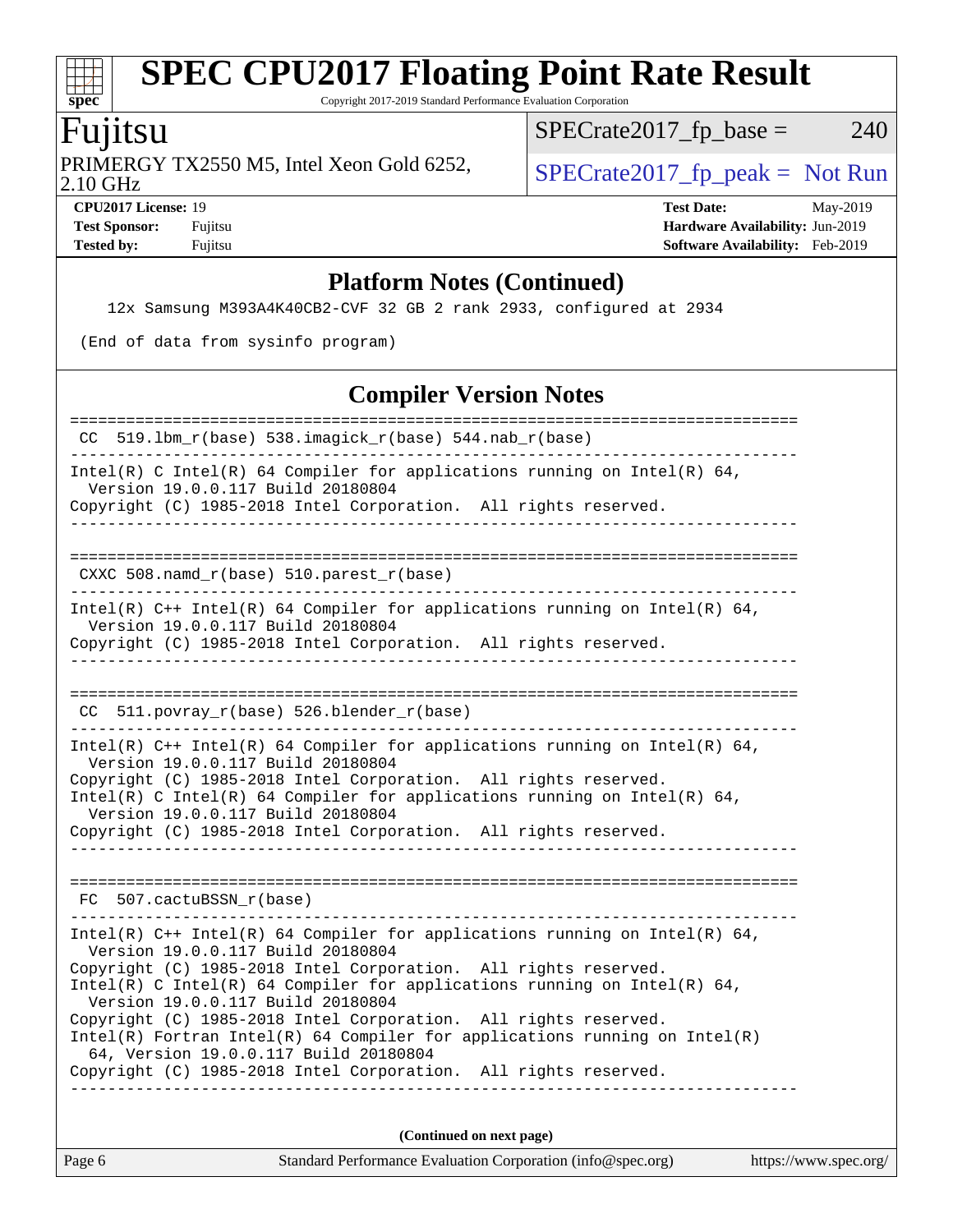Copyright 2017-2019 Standard Performance Evaluation Corporation

### Fujitsu

**[spec](http://www.spec.org/)**

 $+\ +$ 

2.10 GHz PRIMERGY TX2550 M5, Intel Xeon Gold 6252,  $\vert$  [SPECrate2017\\_fp\\_peak =](http://www.spec.org/auto/cpu2017/Docs/result-fields.html#SPECrate2017fppeak) Not Run

 $SPECTate2017_fp\_base = 240$ 

**[CPU2017 License:](http://www.spec.org/auto/cpu2017/Docs/result-fields.html#CPU2017License)** 19 **[Test Date:](http://www.spec.org/auto/cpu2017/Docs/result-fields.html#TestDate)** May-2019 **[Test Sponsor:](http://www.spec.org/auto/cpu2017/Docs/result-fields.html#TestSponsor)** Fujitsu **[Hardware Availability:](http://www.spec.org/auto/cpu2017/Docs/result-fields.html#HardwareAvailability)** Jun-2019 **[Tested by:](http://www.spec.org/auto/cpu2017/Docs/result-fields.html#Testedby)** Fujitsu **[Software Availability:](http://www.spec.org/auto/cpu2017/Docs/result-fields.html#SoftwareAvailability)** Feb-2019

### **[Compiler Version Notes \(Continued\)](http://www.spec.org/auto/cpu2017/Docs/result-fields.html#CompilerVersionNotes)**

| FC 503.bwaves $r(base)$ 549.fotonik3d $r(base)$ 554.roms $r(base)$                                                                                                                                                                                                                                                                                                         |
|----------------------------------------------------------------------------------------------------------------------------------------------------------------------------------------------------------------------------------------------------------------------------------------------------------------------------------------------------------------------------|
| Intel(R) Fortran Intel(R) 64 Compiler for applications running on Intel(R)<br>64, Version 19.0.0.117 Build 20180804<br>Copyright (C) 1985-2018 Intel Corporation. All rights reserved.                                                                                                                                                                                     |
| $CC$ 521.wrf $r(base)$ 527.cam4 $r(base)$                                                                                                                                                                                                                                                                                                                                  |
| Intel(R) Fortran Intel(R) 64 Compiler for applications running on Intel(R)<br>64, Version 19.0.0.117 Build 20180804<br>Copyright (C) 1985-2018 Intel Corporation. All rights reserved.<br>Intel(R) C Intel(R) 64 Compiler for applications running on Intel(R) 64,<br>Version 19.0.0.117 Build 20180804<br>Copyright (C) 1985-2018 Intel Corporation. All rights reserved. |

### **[Base Compiler Invocation](http://www.spec.org/auto/cpu2017/Docs/result-fields.html#BaseCompilerInvocation)**

[C benchmarks](http://www.spec.org/auto/cpu2017/Docs/result-fields.html#Cbenchmarks): [icc -m64 -std=c11](http://www.spec.org/cpu2017/results/res2019q2/cpu2017-20190527-14684.flags.html#user_CCbase_intel_icc_64bit_c11_33ee0cdaae7deeeab2a9725423ba97205ce30f63b9926c2519791662299b76a0318f32ddfffdc46587804de3178b4f9328c46fa7c2b0cd779d7a61945c91cd35)

[C++ benchmarks:](http://www.spec.org/auto/cpu2017/Docs/result-fields.html#CXXbenchmarks) [icpc -m64](http://www.spec.org/cpu2017/results/res2019q2/cpu2017-20190527-14684.flags.html#user_CXXbase_intel_icpc_64bit_4ecb2543ae3f1412ef961e0650ca070fec7b7afdcd6ed48761b84423119d1bf6bdf5cad15b44d48e7256388bc77273b966e5eb805aefd121eb22e9299b2ec9d9)

[Fortran benchmarks](http://www.spec.org/auto/cpu2017/Docs/result-fields.html#Fortranbenchmarks): [ifort -m64](http://www.spec.org/cpu2017/results/res2019q2/cpu2017-20190527-14684.flags.html#user_FCbase_intel_ifort_64bit_24f2bb282fbaeffd6157abe4f878425411749daecae9a33200eee2bee2fe76f3b89351d69a8130dd5949958ce389cf37ff59a95e7a40d588e8d3a57e0c3fd751)

[Benchmarks using both Fortran and C](http://www.spec.org/auto/cpu2017/Docs/result-fields.html#BenchmarksusingbothFortranandC): [ifort -m64](http://www.spec.org/cpu2017/results/res2019q2/cpu2017-20190527-14684.flags.html#user_CC_FCbase_intel_ifort_64bit_24f2bb282fbaeffd6157abe4f878425411749daecae9a33200eee2bee2fe76f3b89351d69a8130dd5949958ce389cf37ff59a95e7a40d588e8d3a57e0c3fd751) [icc -m64 -std=c11](http://www.spec.org/cpu2017/results/res2019q2/cpu2017-20190527-14684.flags.html#user_CC_FCbase_intel_icc_64bit_c11_33ee0cdaae7deeeab2a9725423ba97205ce30f63b9926c2519791662299b76a0318f32ddfffdc46587804de3178b4f9328c46fa7c2b0cd779d7a61945c91cd35)

[Benchmarks using both C and C++](http://www.spec.org/auto/cpu2017/Docs/result-fields.html#BenchmarksusingbothCandCXX): [icpc -m64](http://www.spec.org/cpu2017/results/res2019q2/cpu2017-20190527-14684.flags.html#user_CC_CXXbase_intel_icpc_64bit_4ecb2543ae3f1412ef961e0650ca070fec7b7afdcd6ed48761b84423119d1bf6bdf5cad15b44d48e7256388bc77273b966e5eb805aefd121eb22e9299b2ec9d9) [icc -m64 -std=c11](http://www.spec.org/cpu2017/results/res2019q2/cpu2017-20190527-14684.flags.html#user_CC_CXXbase_intel_icc_64bit_c11_33ee0cdaae7deeeab2a9725423ba97205ce30f63b9926c2519791662299b76a0318f32ddfffdc46587804de3178b4f9328c46fa7c2b0cd779d7a61945c91cd35)

[Benchmarks using Fortran, C, and C++:](http://www.spec.org/auto/cpu2017/Docs/result-fields.html#BenchmarksusingFortranCandCXX) [icpc -m64](http://www.spec.org/cpu2017/results/res2019q2/cpu2017-20190527-14684.flags.html#user_CC_CXX_FCbase_intel_icpc_64bit_4ecb2543ae3f1412ef961e0650ca070fec7b7afdcd6ed48761b84423119d1bf6bdf5cad15b44d48e7256388bc77273b966e5eb805aefd121eb22e9299b2ec9d9) [icc -m64 -std=c11](http://www.spec.org/cpu2017/results/res2019q2/cpu2017-20190527-14684.flags.html#user_CC_CXX_FCbase_intel_icc_64bit_c11_33ee0cdaae7deeeab2a9725423ba97205ce30f63b9926c2519791662299b76a0318f32ddfffdc46587804de3178b4f9328c46fa7c2b0cd779d7a61945c91cd35) [ifort -m64](http://www.spec.org/cpu2017/results/res2019q2/cpu2017-20190527-14684.flags.html#user_CC_CXX_FCbase_intel_ifort_64bit_24f2bb282fbaeffd6157abe4f878425411749daecae9a33200eee2bee2fe76f3b89351d69a8130dd5949958ce389cf37ff59a95e7a40d588e8d3a57e0c3fd751)

### **[Base Portability Flags](http://www.spec.org/auto/cpu2017/Docs/result-fields.html#BasePortabilityFlags)**

503.bwaves\_r: [-DSPEC\\_LP64](http://www.spec.org/cpu2017/results/res2019q2/cpu2017-20190527-14684.flags.html#suite_basePORTABILITY503_bwaves_r_DSPEC_LP64)

**(Continued on next page)**

Page 7 Standard Performance Evaluation Corporation [\(info@spec.org\)](mailto:info@spec.org) <https://www.spec.org/>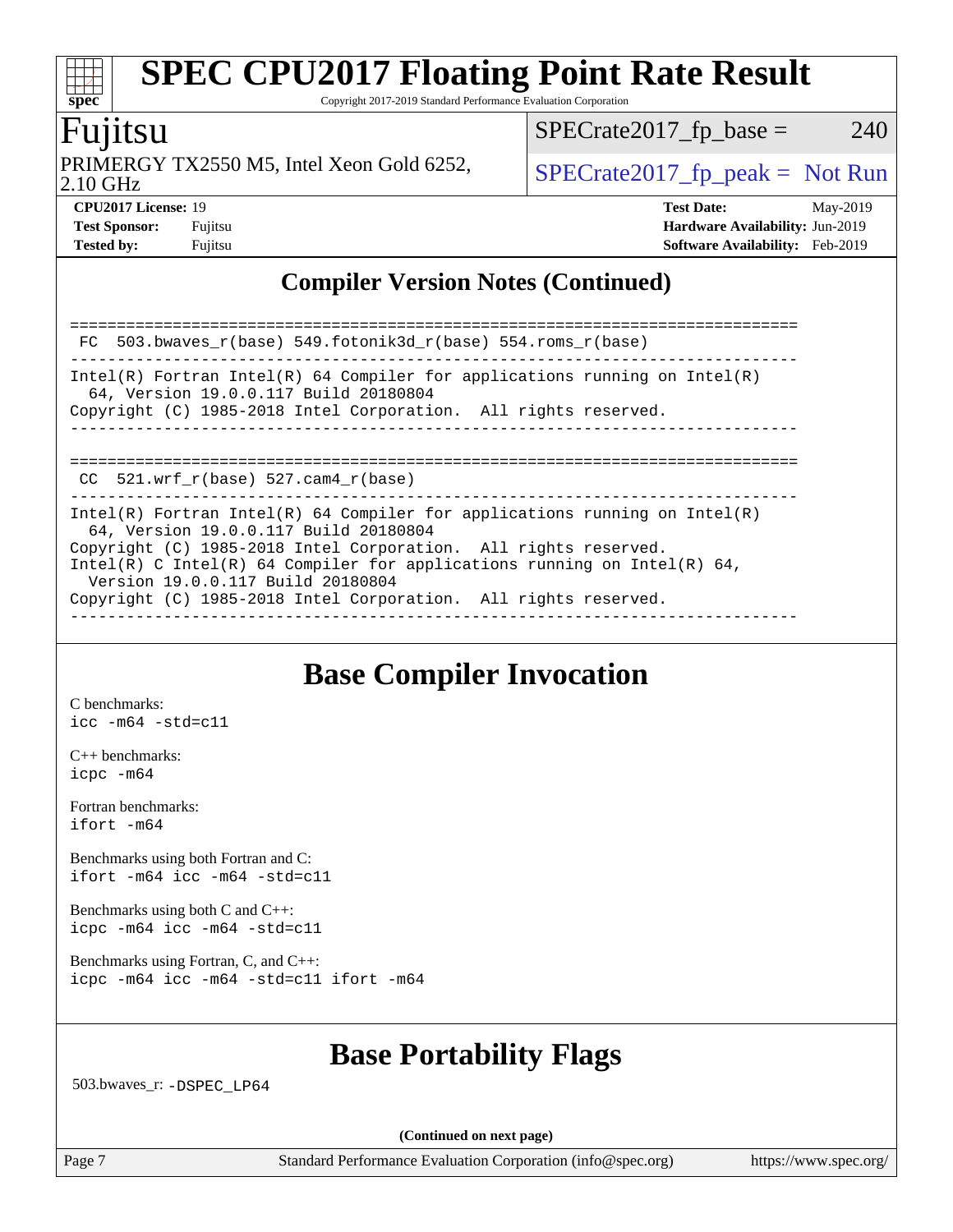Copyright 2017-2019 Standard Performance Evaluation Corporation

### Fujitsu

**[spec](http://www.spec.org/)**

2.10 GHz PRIMERGY TX2550 M5, Intel Xeon Gold 6252,  $\vert$  [SPECrate2017\\_fp\\_peak =](http://www.spec.org/auto/cpu2017/Docs/result-fields.html#SPECrate2017fppeak) Not Run

 $SPECTate2017<sub>fr</sub> base = 240$ 

**[CPU2017 License:](http://www.spec.org/auto/cpu2017/Docs/result-fields.html#CPU2017License)** 19 **[Test Date:](http://www.spec.org/auto/cpu2017/Docs/result-fields.html#TestDate)** May-2019 **[Test Sponsor:](http://www.spec.org/auto/cpu2017/Docs/result-fields.html#TestSponsor)** Fujitsu **[Hardware Availability:](http://www.spec.org/auto/cpu2017/Docs/result-fields.html#HardwareAvailability)** Jun-2019 **[Tested by:](http://www.spec.org/auto/cpu2017/Docs/result-fields.html#Testedby)** Fujitsu **[Software Availability:](http://www.spec.org/auto/cpu2017/Docs/result-fields.html#SoftwareAvailability)** Feb-2019

## **[Base Portability Flags \(Continued\)](http://www.spec.org/auto/cpu2017/Docs/result-fields.html#BasePortabilityFlags)**

 507.cactuBSSN\_r: [-DSPEC\\_LP64](http://www.spec.org/cpu2017/results/res2019q2/cpu2017-20190527-14684.flags.html#suite_basePORTABILITY507_cactuBSSN_r_DSPEC_LP64) 508.namd\_r: [-DSPEC\\_LP64](http://www.spec.org/cpu2017/results/res2019q2/cpu2017-20190527-14684.flags.html#suite_basePORTABILITY508_namd_r_DSPEC_LP64) 510.parest\_r: [-DSPEC\\_LP64](http://www.spec.org/cpu2017/results/res2019q2/cpu2017-20190527-14684.flags.html#suite_basePORTABILITY510_parest_r_DSPEC_LP64) 511.povray\_r: [-DSPEC\\_LP64](http://www.spec.org/cpu2017/results/res2019q2/cpu2017-20190527-14684.flags.html#suite_basePORTABILITY511_povray_r_DSPEC_LP64) 519.lbm\_r: [-DSPEC\\_LP64](http://www.spec.org/cpu2017/results/res2019q2/cpu2017-20190527-14684.flags.html#suite_basePORTABILITY519_lbm_r_DSPEC_LP64) 521.wrf\_r: [-DSPEC\\_LP64](http://www.spec.org/cpu2017/results/res2019q2/cpu2017-20190527-14684.flags.html#suite_basePORTABILITY521_wrf_r_DSPEC_LP64) [-DSPEC\\_CASE\\_FLAG](http://www.spec.org/cpu2017/results/res2019q2/cpu2017-20190527-14684.flags.html#b521.wrf_r_baseCPORTABILITY_DSPEC_CASE_FLAG) [-convert big\\_endian](http://www.spec.org/cpu2017/results/res2019q2/cpu2017-20190527-14684.flags.html#user_baseFPORTABILITY521_wrf_r_convert_big_endian_c3194028bc08c63ac5d04de18c48ce6d347e4e562e8892b8bdbdc0214820426deb8554edfa529a3fb25a586e65a3d812c835984020483e7e73212c4d31a38223) 526.blender\_r: [-DSPEC\\_LP64](http://www.spec.org/cpu2017/results/res2019q2/cpu2017-20190527-14684.flags.html#suite_basePORTABILITY526_blender_r_DSPEC_LP64) [-DSPEC\\_LINUX](http://www.spec.org/cpu2017/results/res2019q2/cpu2017-20190527-14684.flags.html#b526.blender_r_baseCPORTABILITY_DSPEC_LINUX) [-funsigned-char](http://www.spec.org/cpu2017/results/res2019q2/cpu2017-20190527-14684.flags.html#user_baseCPORTABILITY526_blender_r_force_uchar_40c60f00ab013830e2dd6774aeded3ff59883ba5a1fc5fc14077f794d777847726e2a5858cbc7672e36e1b067e7e5c1d9a74f7176df07886a243d7cc18edfe67) 527.cam4\_r: [-DSPEC\\_LP64](http://www.spec.org/cpu2017/results/res2019q2/cpu2017-20190527-14684.flags.html#suite_basePORTABILITY527_cam4_r_DSPEC_LP64) [-DSPEC\\_CASE\\_FLAG](http://www.spec.org/cpu2017/results/res2019q2/cpu2017-20190527-14684.flags.html#b527.cam4_r_baseCPORTABILITY_DSPEC_CASE_FLAG) 538.imagick\_r: [-DSPEC\\_LP64](http://www.spec.org/cpu2017/results/res2019q2/cpu2017-20190527-14684.flags.html#suite_basePORTABILITY538_imagick_r_DSPEC_LP64) 544.nab\_r: [-DSPEC\\_LP64](http://www.spec.org/cpu2017/results/res2019q2/cpu2017-20190527-14684.flags.html#suite_basePORTABILITY544_nab_r_DSPEC_LP64) 549.fotonik3d\_r: [-DSPEC\\_LP64](http://www.spec.org/cpu2017/results/res2019q2/cpu2017-20190527-14684.flags.html#suite_basePORTABILITY549_fotonik3d_r_DSPEC_LP64) 554.roms\_r: [-DSPEC\\_LP64](http://www.spec.org/cpu2017/results/res2019q2/cpu2017-20190527-14684.flags.html#suite_basePORTABILITY554_roms_r_DSPEC_LP64)

## **[Base Optimization Flags](http://www.spec.org/auto/cpu2017/Docs/result-fields.html#BaseOptimizationFlags)**

[C benchmarks](http://www.spec.org/auto/cpu2017/Docs/result-fields.html#Cbenchmarks): [-xCORE-AVX2](http://www.spec.org/cpu2017/results/res2019q2/cpu2017-20190527-14684.flags.html#user_CCbase_f-xCORE-AVX2) [-ipo](http://www.spec.org/cpu2017/results/res2019q2/cpu2017-20190527-14684.flags.html#user_CCbase_f-ipo) [-O3](http://www.spec.org/cpu2017/results/res2019q2/cpu2017-20190527-14684.flags.html#user_CCbase_f-O3) [-no-prec-div](http://www.spec.org/cpu2017/results/res2019q2/cpu2017-20190527-14684.flags.html#user_CCbase_f-no-prec-div) [-qopt-prefetch](http://www.spec.org/cpu2017/results/res2019q2/cpu2017-20190527-14684.flags.html#user_CCbase_f-qopt-prefetch) [-ffinite-math-only](http://www.spec.org/cpu2017/results/res2019q2/cpu2017-20190527-14684.flags.html#user_CCbase_f_finite_math_only_cb91587bd2077682c4b38af759c288ed7c732db004271a9512da14a4f8007909a5f1427ecbf1a0fb78ff2a814402c6114ac565ca162485bbcae155b5e4258871) [-qopt-mem-layout-trans=3](http://www.spec.org/cpu2017/results/res2019q2/cpu2017-20190527-14684.flags.html#user_CCbase_f-qopt-mem-layout-trans_de80db37974c74b1f0e20d883f0b675c88c3b01e9d123adea9b28688d64333345fb62bc4a798493513fdb68f60282f9a726aa07f478b2f7113531aecce732043) [C++ benchmarks:](http://www.spec.org/auto/cpu2017/Docs/result-fields.html#CXXbenchmarks) [-xCORE-AVX2](http://www.spec.org/cpu2017/results/res2019q2/cpu2017-20190527-14684.flags.html#user_CXXbase_f-xCORE-AVX2) [-ipo](http://www.spec.org/cpu2017/results/res2019q2/cpu2017-20190527-14684.flags.html#user_CXXbase_f-ipo) [-O3](http://www.spec.org/cpu2017/results/res2019q2/cpu2017-20190527-14684.flags.html#user_CXXbase_f-O3) [-no-prec-div](http://www.spec.org/cpu2017/results/res2019q2/cpu2017-20190527-14684.flags.html#user_CXXbase_f-no-prec-div) [-qopt-prefetch](http://www.spec.org/cpu2017/results/res2019q2/cpu2017-20190527-14684.flags.html#user_CXXbase_f-qopt-prefetch) [-ffinite-math-only](http://www.spec.org/cpu2017/results/res2019q2/cpu2017-20190527-14684.flags.html#user_CXXbase_f_finite_math_only_cb91587bd2077682c4b38af759c288ed7c732db004271a9512da14a4f8007909a5f1427ecbf1a0fb78ff2a814402c6114ac565ca162485bbcae155b5e4258871)

[Fortran benchmarks](http://www.spec.org/auto/cpu2017/Docs/result-fields.html#Fortranbenchmarks):

[-xCORE-AVX2](http://www.spec.org/cpu2017/results/res2019q2/cpu2017-20190527-14684.flags.html#user_FCbase_f-xCORE-AVX2) [-ipo](http://www.spec.org/cpu2017/results/res2019q2/cpu2017-20190527-14684.flags.html#user_FCbase_f-ipo) [-O3](http://www.spec.org/cpu2017/results/res2019q2/cpu2017-20190527-14684.flags.html#user_FCbase_f-O3) [-no-prec-div](http://www.spec.org/cpu2017/results/res2019q2/cpu2017-20190527-14684.flags.html#user_FCbase_f-no-prec-div) [-qopt-prefetch](http://www.spec.org/cpu2017/results/res2019q2/cpu2017-20190527-14684.flags.html#user_FCbase_f-qopt-prefetch) [-ffinite-math-only](http://www.spec.org/cpu2017/results/res2019q2/cpu2017-20190527-14684.flags.html#user_FCbase_f_finite_math_only_cb91587bd2077682c4b38af759c288ed7c732db004271a9512da14a4f8007909a5f1427ecbf1a0fb78ff2a814402c6114ac565ca162485bbcae155b5e4258871) [-qopt-mem-layout-trans=3](http://www.spec.org/cpu2017/results/res2019q2/cpu2017-20190527-14684.flags.html#user_FCbase_f-qopt-mem-layout-trans_de80db37974c74b1f0e20d883f0b675c88c3b01e9d123adea9b28688d64333345fb62bc4a798493513fdb68f60282f9a726aa07f478b2f7113531aecce732043) [-auto](http://www.spec.org/cpu2017/results/res2019q2/cpu2017-20190527-14684.flags.html#user_FCbase_f-auto) [-nostandard-realloc-lhs](http://www.spec.org/cpu2017/results/res2019q2/cpu2017-20190527-14684.flags.html#user_FCbase_f_2003_std_realloc_82b4557e90729c0f113870c07e44d33d6f5a304b4f63d4c15d2d0f1fab99f5daaed73bdb9275d9ae411527f28b936061aa8b9c8f2d63842963b95c9dd6426b8a) [-align array32byte](http://www.spec.org/cpu2017/results/res2019q2/cpu2017-20190527-14684.flags.html#user_FCbase_align_array32byte_b982fe038af199962ba9a80c053b8342c548c85b40b8e86eb3cc33dee0d7986a4af373ac2d51c3f7cf710a18d62fdce2948f201cd044323541f22fc0fffc51b6)

[Benchmarks using both Fortran and C](http://www.spec.org/auto/cpu2017/Docs/result-fields.html#BenchmarksusingbothFortranandC):

[-qopt-mem-layout-trans=3](http://www.spec.org/cpu2017/results/res2019q2/cpu2017-20190527-14684.flags.html#user_CXXbase_f-qopt-mem-layout-trans_de80db37974c74b1f0e20d883f0b675c88c3b01e9d123adea9b28688d64333345fb62bc4a798493513fdb68f60282f9a726aa07f478b2f7113531aecce732043)

[-xCORE-AVX2](http://www.spec.org/cpu2017/results/res2019q2/cpu2017-20190527-14684.flags.html#user_CC_FCbase_f-xCORE-AVX2) [-ipo](http://www.spec.org/cpu2017/results/res2019q2/cpu2017-20190527-14684.flags.html#user_CC_FCbase_f-ipo) [-O3](http://www.spec.org/cpu2017/results/res2019q2/cpu2017-20190527-14684.flags.html#user_CC_FCbase_f-O3) [-no-prec-div](http://www.spec.org/cpu2017/results/res2019q2/cpu2017-20190527-14684.flags.html#user_CC_FCbase_f-no-prec-div) [-qopt-prefetch](http://www.spec.org/cpu2017/results/res2019q2/cpu2017-20190527-14684.flags.html#user_CC_FCbase_f-qopt-prefetch) [-ffinite-math-only](http://www.spec.org/cpu2017/results/res2019q2/cpu2017-20190527-14684.flags.html#user_CC_FCbase_f_finite_math_only_cb91587bd2077682c4b38af759c288ed7c732db004271a9512da14a4f8007909a5f1427ecbf1a0fb78ff2a814402c6114ac565ca162485bbcae155b5e4258871) [-qopt-mem-layout-trans=3](http://www.spec.org/cpu2017/results/res2019q2/cpu2017-20190527-14684.flags.html#user_CC_FCbase_f-qopt-mem-layout-trans_de80db37974c74b1f0e20d883f0b675c88c3b01e9d123adea9b28688d64333345fb62bc4a798493513fdb68f60282f9a726aa07f478b2f7113531aecce732043) [-auto](http://www.spec.org/cpu2017/results/res2019q2/cpu2017-20190527-14684.flags.html#user_CC_FCbase_f-auto) [-nostandard-realloc-lhs](http://www.spec.org/cpu2017/results/res2019q2/cpu2017-20190527-14684.flags.html#user_CC_FCbase_f_2003_std_realloc_82b4557e90729c0f113870c07e44d33d6f5a304b4f63d4c15d2d0f1fab99f5daaed73bdb9275d9ae411527f28b936061aa8b9c8f2d63842963b95c9dd6426b8a) [-align array32byte](http://www.spec.org/cpu2017/results/res2019q2/cpu2017-20190527-14684.flags.html#user_CC_FCbase_align_array32byte_b982fe038af199962ba9a80c053b8342c548c85b40b8e86eb3cc33dee0d7986a4af373ac2d51c3f7cf710a18d62fdce2948f201cd044323541f22fc0fffc51b6)

[Benchmarks using both C and C++](http://www.spec.org/auto/cpu2017/Docs/result-fields.html#BenchmarksusingbothCandCXX): [-xCORE-AVX2](http://www.spec.org/cpu2017/results/res2019q2/cpu2017-20190527-14684.flags.html#user_CC_CXXbase_f-xCORE-AVX2) [-ipo](http://www.spec.org/cpu2017/results/res2019q2/cpu2017-20190527-14684.flags.html#user_CC_CXXbase_f-ipo) [-O3](http://www.spec.org/cpu2017/results/res2019q2/cpu2017-20190527-14684.flags.html#user_CC_CXXbase_f-O3) [-no-prec-div](http://www.spec.org/cpu2017/results/res2019q2/cpu2017-20190527-14684.flags.html#user_CC_CXXbase_f-no-prec-div) [-qopt-prefetch](http://www.spec.org/cpu2017/results/res2019q2/cpu2017-20190527-14684.flags.html#user_CC_CXXbase_f-qopt-prefetch) [-ffinite-math-only](http://www.spec.org/cpu2017/results/res2019q2/cpu2017-20190527-14684.flags.html#user_CC_CXXbase_f_finite_math_only_cb91587bd2077682c4b38af759c288ed7c732db004271a9512da14a4f8007909a5f1427ecbf1a0fb78ff2a814402c6114ac565ca162485bbcae155b5e4258871) [-qopt-mem-layout-trans=3](http://www.spec.org/cpu2017/results/res2019q2/cpu2017-20190527-14684.flags.html#user_CC_CXXbase_f-qopt-mem-layout-trans_de80db37974c74b1f0e20d883f0b675c88c3b01e9d123adea9b28688d64333345fb62bc4a798493513fdb68f60282f9a726aa07f478b2f7113531aecce732043)

[Benchmarks using Fortran, C, and C++:](http://www.spec.org/auto/cpu2017/Docs/result-fields.html#BenchmarksusingFortranCandCXX)

```
-xCORE-AVX2 -ipo -O3 -no-prec-div -qopt-prefetch -ffinite-math-only
-qopt-mem-layout-trans=3 -auto -nostandard-realloc-lhs
-align array32byte
```